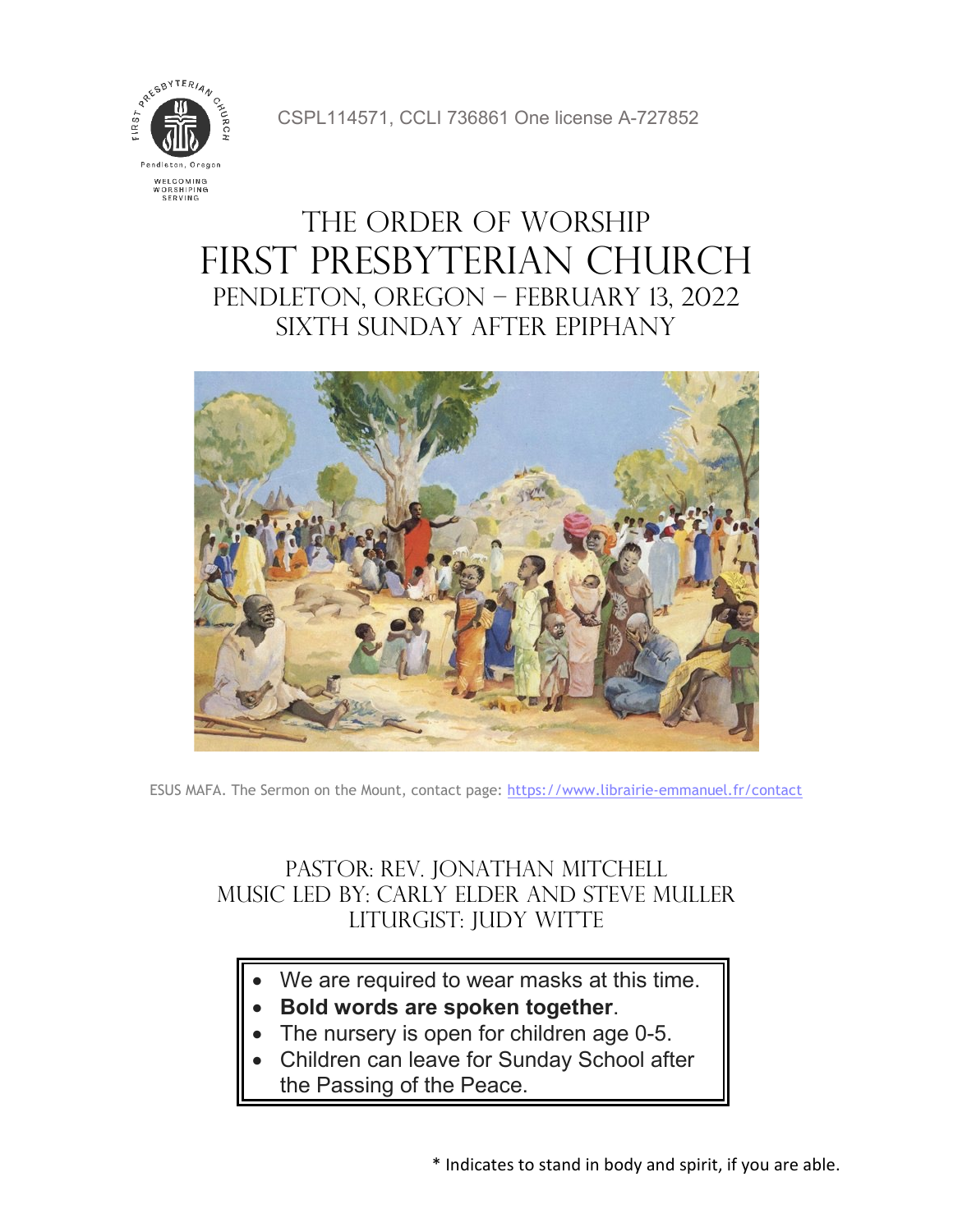PRELUDE *O Beautiful for Spacious Skies* George Lachenauer

WELCOME & ANNOUNCEMENTS

GATHERING PRAYER

\*HYMN #300 *We Are One in the Spirit*

#### CALL TO WORSHIP **From Jeremiah 17**

Blessed are those who trust in the LORD, whose trust is the LORD.

### **They shall be like a tree planted by water, sending out its roots by the stream**.

It shall not fear when heat comes.

and its leaves shall stay green.

**In the year of drought, it is not anxious, and it does not cease to bear fruit.**

Let us drink in God's life giving water this day.

**God's living water will give us strength** 

**to flourish in times of adversity.**

Come, let us worship the LORD!

PRAYER OF CONFESSION From Psalm 1 and Jeremiah 17

**Sustaining God, you would have us be deeply rooted in you, finding strength in your word and nourishment in your grace. More often, though, we live as chaff, blown here and there by the winds of circumstance. Forgive our lack of permanency and our failures to hold fast to our commitments. Grow in us faith that we might be firmly planted in your promises, released from sin, and open to the life you have shown us in Jesus Christ.** (time for silent, personal confession)

ASSURANCE OF PARDON From Psalm 1 and Jerimiah 17

The waters of grace refresh our lives and bring forth a new creation.

This is good news!

Join me in these words of forgiveness:

**By the grace of Jesus Christ, we are forgiven.**

\* Indicates to stand in body and spirit, if you are able.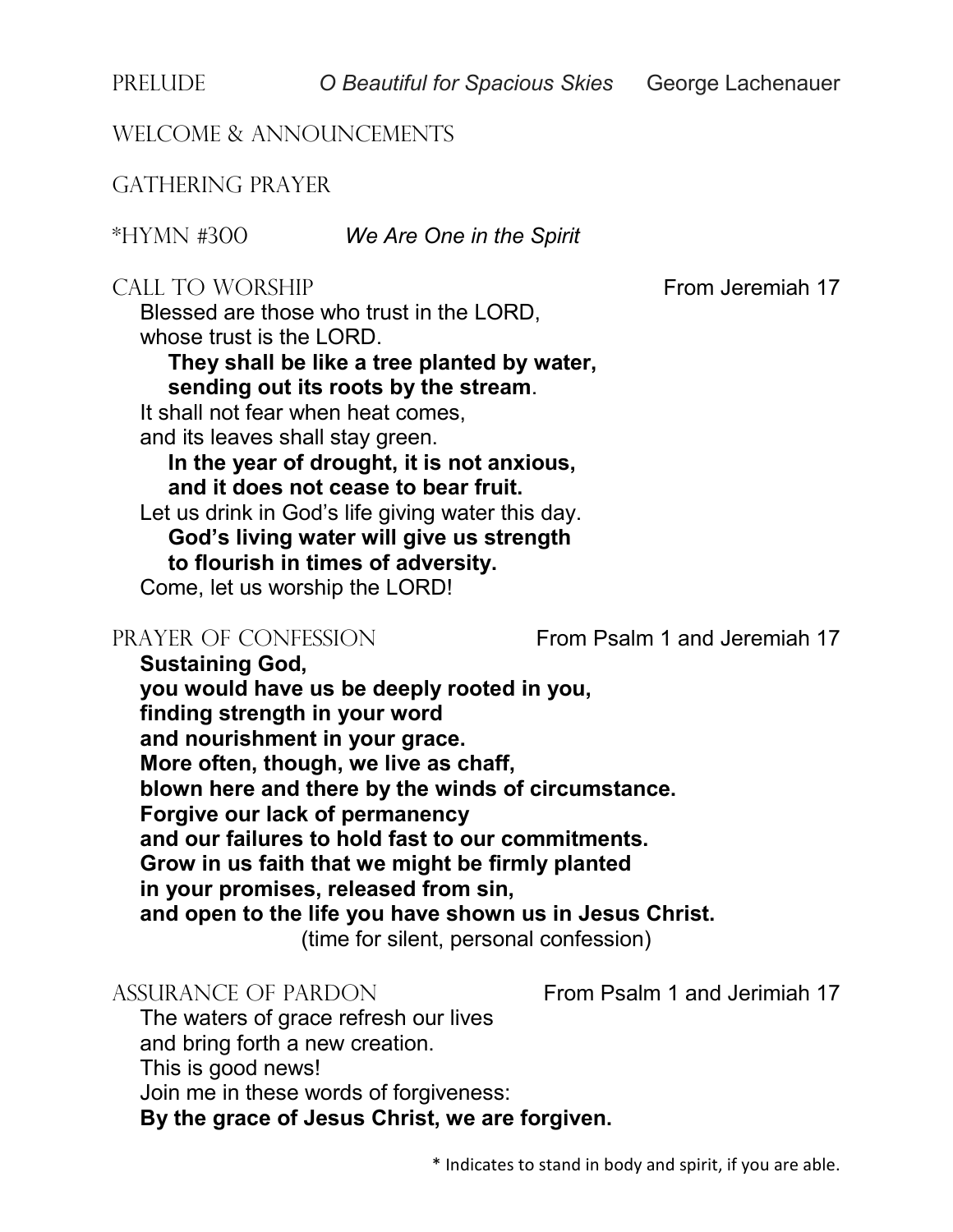#### \*GLORIA PATRI

*Glory be to the Father, and to the Son, and to the Holy Ghost; As it was in the beginning, is now, and ever shall be, world without end. Amen.*

#### \*PASSING OF THE PEACE

As you have been blessed, share Christ's blessings of peace and love with your neighbor. May the peace of Christ be with you. **And also with you!** Look to your neighbor, wave to your neighbor, and share God's peace with one another.

| <b>ANTHEM</b>        | This is My Father's World |                        |
|----------------------|---------------------------|------------------------|
| EPISTLE LESSON       | NT 165                    | 1 Corinthians 15:12-20 |
| <b>GOSPEL LESSON</b> | NT 60                     | Luke 6:17-26           |
| <b>SERMON</b>        | Community                 |                        |

#### AFFIRMATION OF FAITH

*Adapted from the Confession of 1967, 9.15*

**God's sovereign love is a mystery beyond the reach of the human mind. Human thought ascribes to God superlatives of power, wisdom, and goodness.**

**But God reveals divine love in Jesus Christ by showing power in the form of a servant, wisdom in the folly of the cross, and goodness in receiving sinful men and women.**

**The power of God's love in Christ to transform the world discloses that the Redeemer is the Lord and Creator who made all things to serve the purpose of God's love.**

OFFERING *O Splendor of God's Glory Bright* \*Doxology GTG #607

#### PRAYER OF DEDICATION, JOYS, CONCERNS, AND THE LORD'S PRAYER

**Our Father who art in heaven, hallowed be thy name. Thy Kingdom come, thy will be done, on earth as it is in heaven. Give us this day our daily bread; and forgive us our debts, as we forgive our debtors; and lead us not into temptation, but deliver us from evil. For thine is the kingdom, and the power and the glory, forever. Amen.**

\* Indicates to stand in body and spirit, if you are able.